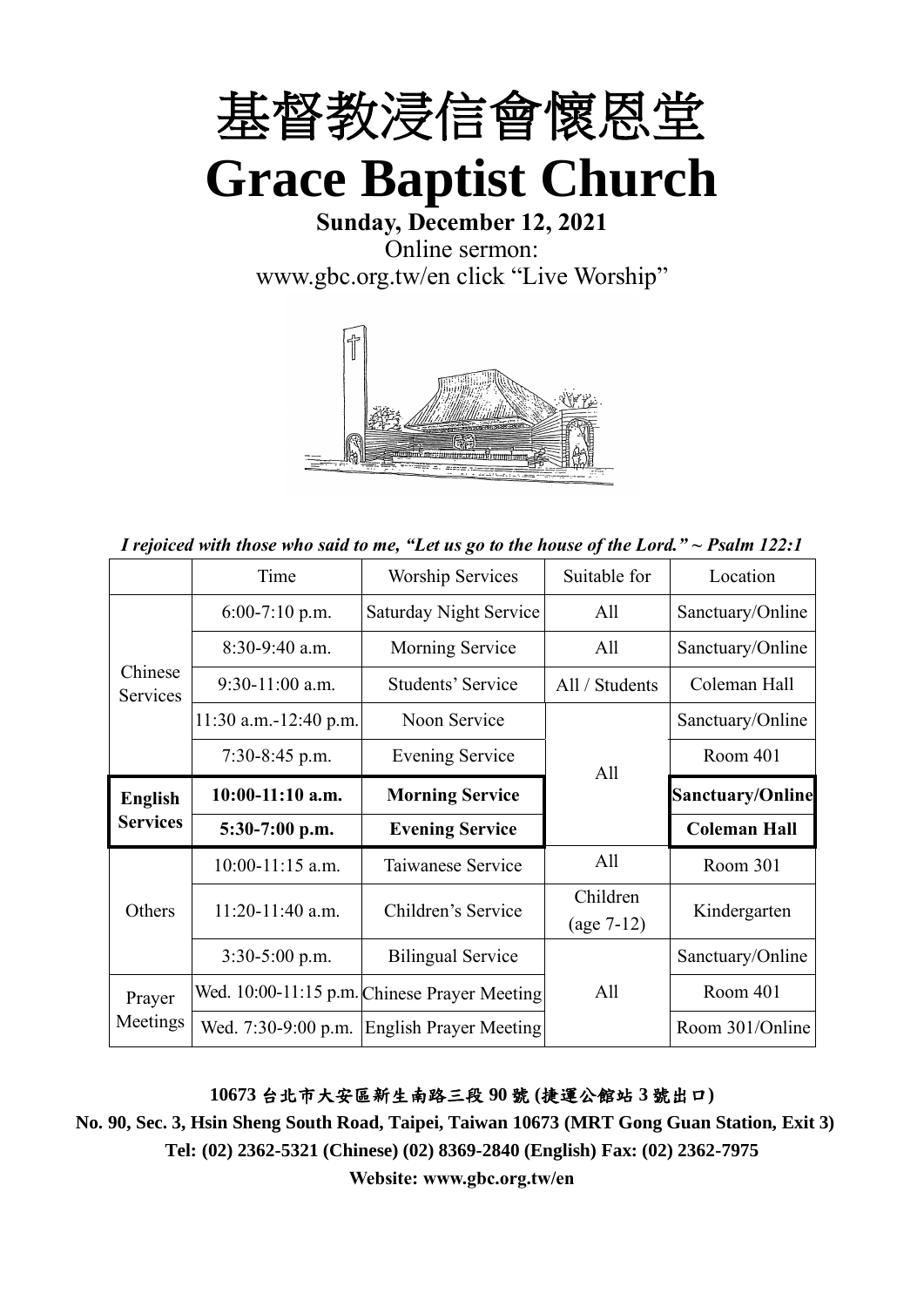**Welcome to Grace Baptist Church English Congregation. Thank you for choosing to worship with us and celebrate the glory of our Lord.**

|                          | Morning Worship Service - 10:00 a.m.<br><b>Sunday, December 12, 2021</b>      |                      |
|--------------------------|-------------------------------------------------------------------------------|----------------------|
| Prelude                  |                                                                               | Joy Kong             |
| <b>Advent Reading</b>    |                                                                               | Oyewale Family       |
| Greeting/Prayer          |                                                                               | Armand Lim           |
| Worship through Music    | "Come Adore the Humble King"                                                  |                      |
| Pastoral Prayer          |                                                                               | Pastor Nick Brideson |
| Worship through Music    | "O Come O Come Emmanuel"<br>The Birthday of the King"                         | Armand Lim           |
| <b>Offertory Prayer</b>  |                                                                               | Ross Hohl            |
| Tithes and Offerings     |                                                                               |                      |
| Doxology                 |                                                                               |                      |
| Special Music            | "Calypso Cradle Carol"                                                        | Hallel Singers       |
| Pray for Our Church      |                                                                               | Pastor Nick Brideson |
| <b>Scripture Reading</b> | Isaiah 8:21-9:6                                                               |                      |
| Message                  | The Light in the Darkness                                                     | Pastor Kevin Wang    |
| Response Song            | "Shine on Us"                                                                 |                      |
| Benediction              |                                                                               |                      |
| Welcome                  |                                                                               |                      |
| Closing Song             | "As the Lord Is with Us"                                                      | Armand Lim           |
| Postlude                 |                                                                               | Joy Kong             |
|                          | A - "Cry Room" (at the back of the Sanctuary): without child's parents there. |                      |

B - "Kindergarten Green Room" (enter next to GBC's back exit door): with at least one parent there.

|                                                 | Evening Worship Service – 5:30 p.m.<br>Sunday, December 12, 2021   |                             |
|-------------------------------------------------|--------------------------------------------------------------------|-----------------------------|
| Prelude<br><b>Advent Reading</b>                |                                                                    | Vicky Lin<br>Helina Lao     |
| Prayer                                          |                                                                    | Alex Chen, Leader           |
| Worship through Music                           | "God Made Low"                                                     |                             |
| Greeting<br>Pastoral Prayer                     |                                                                    | Pastor Nick Brideson        |
| Worship through Music                           | "What Child Is This"<br>"Turn Your Eyes"<br>"Here I am to Worship" | Alex Chen, Leader           |
| <b>Offertory Prayer</b>                         |                                                                    | Vicky Kuo                   |
| Tithes and Offerings                            |                                                                    |                             |
| Pray for Our Church<br><b>Scripture Reading</b> | Isaiah $8:21-9:6$                                                  | <b>Pastor Nick Brideson</b> |
| Message                                         | The Light in the Darkness                                          | Pastor Kevin Wang           |
| <b>Response Song</b><br>Closing Prayer          | "Come Adore the Humble King"                                       |                             |
| Welcome                                         |                                                                    |                             |
| Closing Song                                    | "God Made Low"                                                     | Alex Chen, Leader           |
| Postlude                                        |                                                                    | Vicky Lin                   |

#### **Our Vision Is to Spread the Gospel**

To achieve this, we aim:

- ⚫ To become a house of prayer
- ⚫ Through prayer, to build the body of Christ
- ⚫ From the body, to do the work of mission in Taipei, Taiwan, and neighboring countries *"but you will receive power when the Holy Spirit has come upon you; and you shall be My witnesses both in Jerusalem, and in all Judea and Samaria, and even to the remotest part of the earth." -* Acts 1:8 (NASB)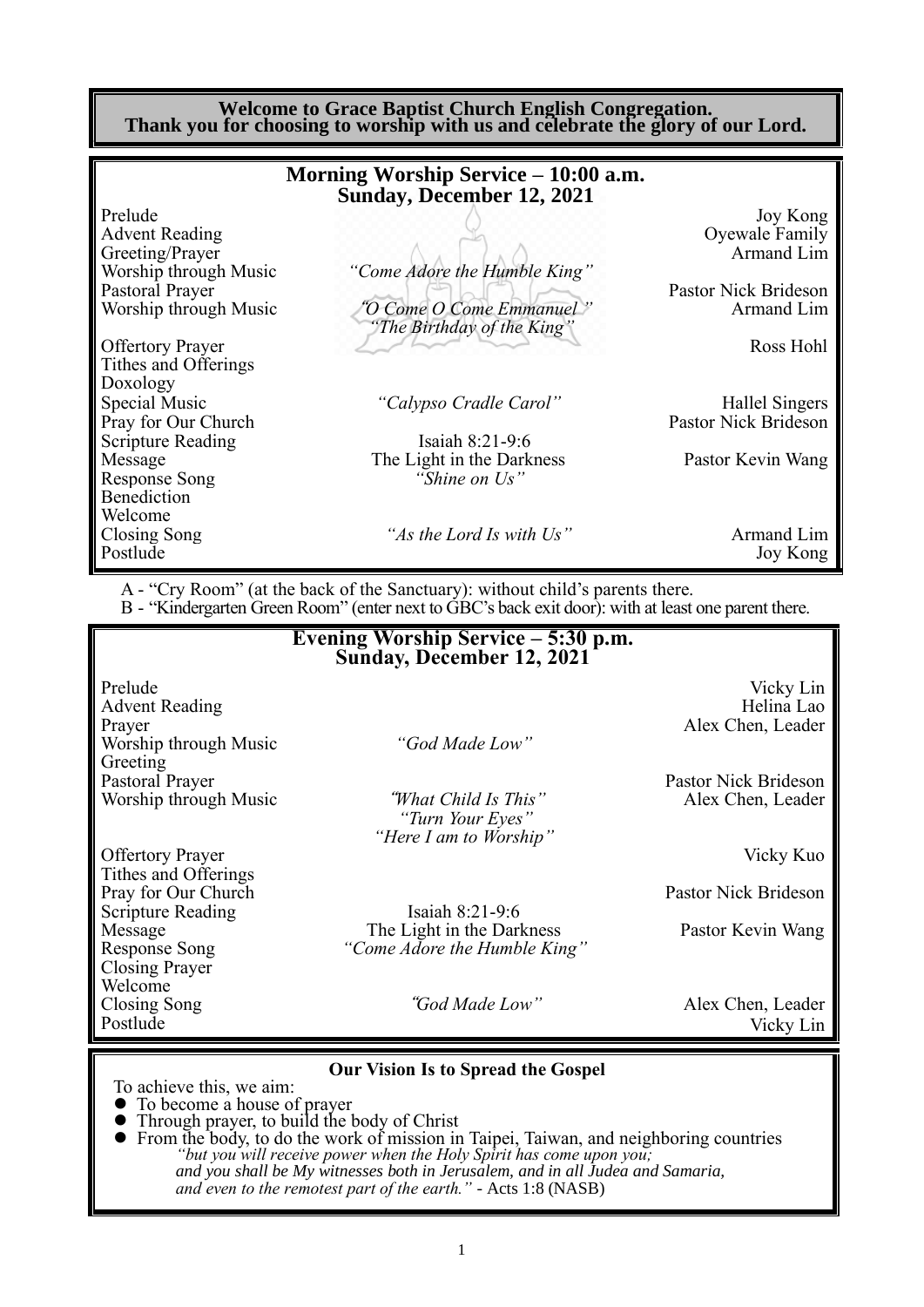# **Sermon Topic: The Light in the Darkness Scripture: Isaiah 8:21-9:6**

#### **Speaker: Pastor Kevin Wang December 12, 2021**

#### **Scripture: Isaiah 8:21-9:6 (NASB)**

 $21$  They will pass through the land hard-pressed and famished, and it will turn out that when they are hungry, they will be enraged and curse their king and their God as they face upward.  $22$  Then they will look to the earth, and behold, distress and darkness, the gloom of anguish; and they will be driven away into darkness.

- <sup>1</sup> But there will be no more gloom for her who was in anguish; in earlier times He treated the land of Zebulun and the land of Naphtali with contempt, but later on He shall make it glorious, by the way of the sea, on the other side of Jordan, Galilee of the Gentiles.
- <sup>2</sup> The people who walk in darkness will see a great light; Those who live in a dark land, the light will shine on them.
- <sup>3</sup> You shall multiply the nation, you shall increase their gladness; They will be glad in Your presence as with the gladness of harvest, As men rejoice when they divide the spoil.
- <sup>4</sup> For You shall break the yoke of their burden and the staff on their shoulders, The rod of their oppressor, as at the battle of Midian.
- $<sup>5</sup>$  For every boot of the booted warrior in the battle tumult,</sup> And cloak rolled in blood, will be for burning, fuel for the fire.
- $6$  For a child will be born to us, a son will be given to us; And the government will rest on His shoulders; And His name will be called Wonderful Counselor, Mighty God, Eternal Father, Prince of Peace.

#### **Notes:**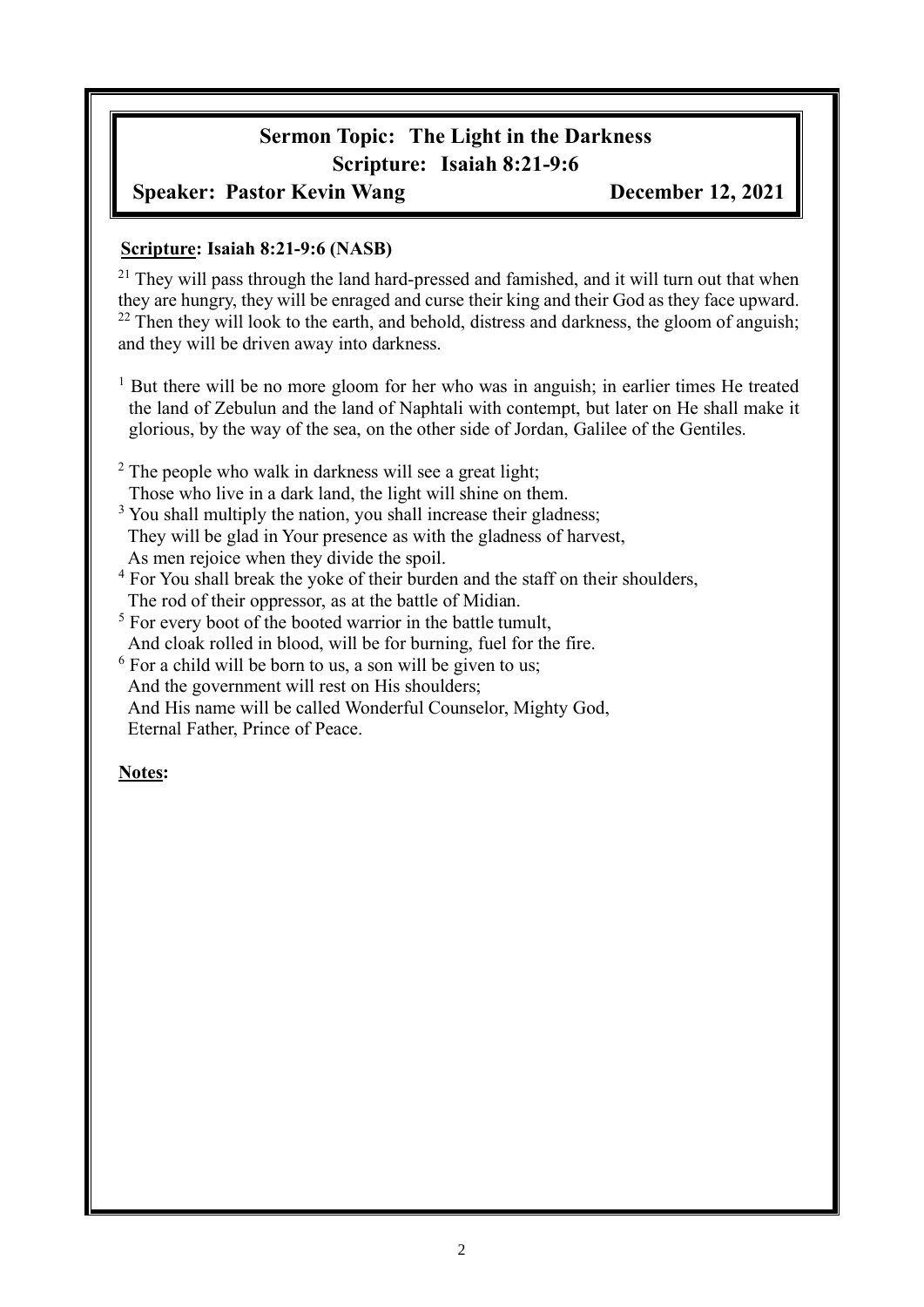## **Wednesday Night Prayer Meeting (Physical & Online)**

*"My house shall be called a house of prayer" (Matthew 21:13)*

Let us be a church of prayer!

English prayer meeting meets 7:30 to 9:00 p.m. every Wednesday in GBC *Room 301*. The online prayer meeting via Zoom is also available at the same time. Please join us either in GBC or online.

Send an email to ecprayerteam@gbc.org.tw if you are interested in joining the Zoom prayer meeting or if you have a prayer request.

## **New Members' Class - December 19**

If you are applying for baptism on February 13 (or you are interested in becoming a member of GBC) you need to attend a New Members' Class.

Our next New Members' class is next Sunday *December 19* from 3:00 to 4:00 p.m. in Room 307. It is a one-time only class and is currently held every 3 months. Please go directly to the class and bring ONE 2-inch ID picture for the registration form.

During that class, we will talk about what it means to be a member of Grace Baptist Church, what we believe, our church strategy and our purpose. Questions? Please contact SueJenny at:

suejenny@gbc.org.tw.

## **Christmas & New Year Celebration with the Indian Community**

The Yonghe Bible Study Group will celebrate Christmas & New Year with the Indian community in Taipei on Christmas Day, December  $25<sup>th</sup>$ , from 11 a.m. to 1.30 p.m. in Coleman Hall.

They will celebrate the birth of our Lord Jesus through singing, dancing, testimony sharing, video and a message from Pastor Nick. This will be followed by lunch.

You are invited to share in the joy of celebrating the Lord Jesus' birth and the coming new year! If you have questions, please contact the Yunghe Bible Study Group leader, Timothy Meesala, at his email: yedukondaluster@gmail.com.

### **Parenting Group**

GBC Parenting Group welcomes parents (including single parents) with kids of any age to



join. We study various principles about parenting as well as enjoying fellowship with each other. The group meets at 11:30 a.m. on 2nd and 4th Sundays in Room 402. You may join the class directly.

If you have any questions, please email Rod Syverson at: [rod\\_syverson@hotmail.com.](mailto:rod_syverson@hotmail.com)

## **Young Adults Fellowship: Next Meeting - December 18**

Young Adults Fellowship is for young adults from the age of 20-35 to study God's Word and fellowship together. It meets 1st and 3rd Saturdays from 4:30 to 6:00 p.m. in WanFu 22 (next to GBC building). The next meeting is on *December 18*. Please join the Fellowship directly.

Contact Pastor Kevin Wang at  $\text{kevin}(a)$ gbc.org.tw if you need more information.

# **Epidemic Relief Application**

Brothers and sisters who were or are affected by COVID-19 may be eligible to apply for GBC's Epidemic Relief Fund. Check our website for details.

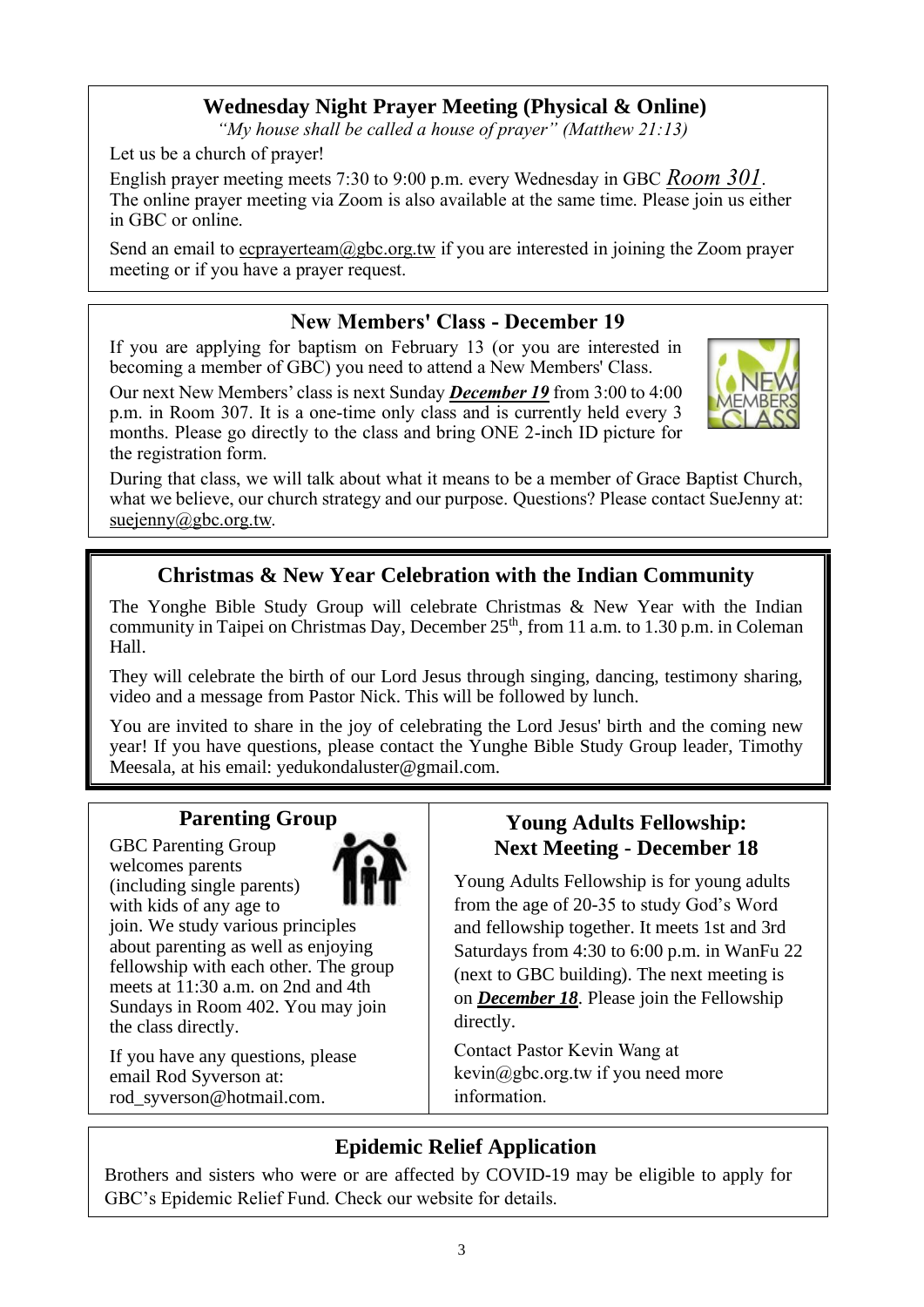## **Happy Birthday, Jesus! Special Christmas Missions Offering**

Don't forget, next Sunday, **December 19**, we will have a special opportunity to give a gift worthy of our King to the cause which brought Him to dwell among us! So, prepare your heart and your birthday present offering as we celebrate the birth of our King and anticipate the global expansion of His Kingdom of love through our gifts!

## **Online Sisters Group - Starts December 16**

The Sisters Group will begin a new online study at 7:30 p.m. on Thursday nights. This will begin on December 16th. They will be reading "A Woman After God's Own Heart," by Elizabeth George.

The new study is open to women of all ages and is designed for women willing to grow into their unique roles. Special emphasis will be placed on learning spiritual disciplines applied to family, homemaking, and caregiving.

If interested, please contact Johanna Ferng at joeym.vanderwerf@gmail.com.

## **Orphanage Visit TODAY**

We will meet in GBC at the front door and leave 2:00 p.m. No training is required.

Participants in this ministry must be registered members of GBC.

Invite your friends to attend GBC Christmas events by scanning the QR code (in Chinese):

### **Bible Interpretation Class**

- If you would like to learn how to • read the Bible more correctly; and
- identify if someone is incorrectly handling the Bible,

then the Bible Interpretation Class is for you. We look at the book of Hebrews on Sundays 2:00 to 3:15 p.m. in Room 402. All are welcome.

If you have questions, please look for the leader, Ross, or email him at: ross.hohl@gmail.com

**2021 Christmas Events**

| Date                                                             | <b>Time</b>     | Event                                                                                   | Location            |  |  |
|------------------------------------------------------------------|-----------------|-----------------------------------------------------------------------------------------|---------------------|--|--|
| Dec. $18$ (Sat)                                                  | $13:00 - 17:00$ | Bazaar Ministry: "Love Ever Present"                                                    | <b>Front Deck</b>   |  |  |
|                                                                  | $18:00 - 19:10$ | Saturday Night Service Choir Presentation                                               | Sanctuary           |  |  |
|                                                                  | $8:30 - 9:40$   | Chinese Christmas Service I                                                             | Sanctuary           |  |  |
|                                                                  | $10:00 - 11:10$ | <b>Choir Christmas Presentation</b>                                                     | <b>Sanctuary</b>    |  |  |
|                                                                  | $11:30 - 12:40$ | Chinese Christmas Service II                                                            | Sanctuary           |  |  |
|                                                                  | $11:30 - 12:30$ | <b>AWANA Christmas Celebration</b>                                                      | <b>Room 401</b>     |  |  |
|                                                                  | $14:00 - 16:00$ | <b>Mabuhay Fellowship Christmas Program</b>                                             | <b>B05</b>          |  |  |
| Dec. 19 (Sun.)                                                   |                 | <b>Note:</b> Our regular Christmas Potlucks are cancelled this year due to COVID-19.    |                     |  |  |
|                                                                  | $19:30 - 21:30$ | Heavenly Melody Christmas Evangelical Musical<br>(Request the ticket at the front desk) | Sanctuary           |  |  |
| Dec. 24 (Fri.)                                                   | 22:00-23:00     | <b>Christmas Eve Service</b>                                                            | <b>Coleman Hall</b> |  |  |
|                                                                  | $23:00 - 01:00$ | Christmas Eve Midnight Concert                                                          | Sanctuary           |  |  |
| Dec. $25$ (Sat.)                                                 | $10:00 - 13:00$ | <b>Indian Christmas Celebration</b>                                                     | <b>Coleman Hall</b> |  |  |
| $\star \star \star$ ENGLISH SERVICES IN BOLD $\star \star \star$ |                 |                                                                                         |                     |  |  |





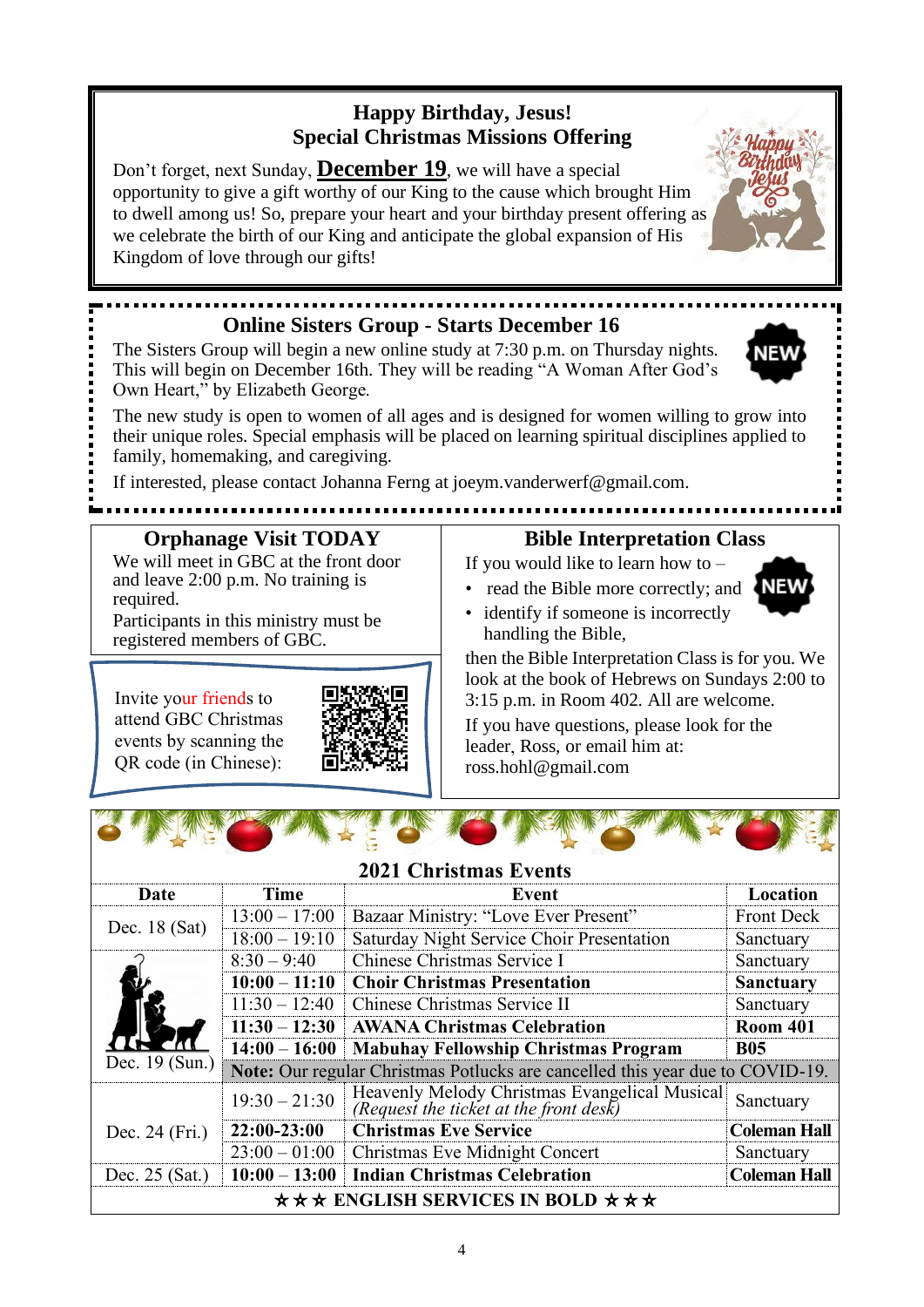## **Mabuhay Fellowship**



suejenny@gbc.org.tw

Today, December 12, the Mabuhay Fellowship will not have a Tagalog Bible study and will instead prepare for a Christmas program to be held on December 19 at 2 p.m. in Basement Room B05 here in Grace Baptist Church to celebrate the birth of the Lord Jesus.

There will be worship through songs, a Christmas message from Shirley Ho (Associate Professor at the China Evangelical Seminary), an exchanging of gifts (optional; if you want to join, bring a gift worth at least NT\$200), and a fellowship with a celebration of the birthday of the Lord Jesus and other December celebrants. All are welcome to celebrate Christmas with us on Dec. 19. The Mabuhay Fellowship comprises Filipinos aiming to share God's love and light through worship, prayer, Bible study, fellowship, gospel sharing, and other ministries.

Jewborn King :Glouy to the !

| <b>English Congregation Leaders</b>                                                                                                                                                                                                                                                                                                                                                                                                                                                                                                                            |                                                                                                                                                                                                                                                                                                                                                                                                                               |                                                                                                                                                                                                                                                                                                                                                                                                                                                                                          |                                                                                                                                                                                                                                                                                                                                                                                              |                                                                                                                                                                                                                                                                                                    |  |
|----------------------------------------------------------------------------------------------------------------------------------------------------------------------------------------------------------------------------------------------------------------------------------------------------------------------------------------------------------------------------------------------------------------------------------------------------------------------------------------------------------------------------------------------------------------|-------------------------------------------------------------------------------------------------------------------------------------------------------------------------------------------------------------------------------------------------------------------------------------------------------------------------------------------------------------------------------------------------------------------------------|------------------------------------------------------------------------------------------------------------------------------------------------------------------------------------------------------------------------------------------------------------------------------------------------------------------------------------------------------------------------------------------------------------------------------------------------------------------------------------------|----------------------------------------------------------------------------------------------------------------------------------------------------------------------------------------------------------------------------------------------------------------------------------------------------------------------------------------------------------------------------------------------|----------------------------------------------------------------------------------------------------------------------------------------------------------------------------------------------------------------------------------------------------------------------------------------------------|--|
| English Leading Pastor: Nick Brideson                                                                                                                                                                                                                                                                                                                                                                                                                                                                                                                          |                                                                                                                                                                                                                                                                                                                                                                                                                               |                                                                                                                                                                                                                                                                                                                                                                                                                                                                                          |                                                                                                                                                                                                                                                                                                                                                                                              |                                                                                                                                                                                                                                                                                                    |  |
| <b>Pastor Nick Brideson</b>                                                                                                                                                                                                                                                                                                                                                                                                                                                                                                                                    | Minister Priscilla Liao                                                                                                                                                                                                                                                                                                                                                                                                       |                                                                                                                                                                                                                                                                                                                                                                                                                                                                                          | Pastor Kevin Wang                                                                                                                                                                                                                                                                                                                                                                            |                                                                                                                                                                                                                                                                                                    |  |
| <b>Adult Education</b><br>/Mission                                                                                                                                                                                                                                                                                                                                                                                                                                                                                                                             | AM Worship                                                                                                                                                                                                                                                                                                                                                                                                                    | Children's<br>Education/Caring                                                                                                                                                                                                                                                                                                                                                                                                                                                           | PM Worship                                                                                                                                                                                                                                                                                                                                                                                   | Youth/Fellowship                                                                                                                                                                                                                                                                                   |  |
| <b>Adult Education</b><br>Nick Brideson<br>nick@gbc.org.tw<br><b>Foreign Mission:</b><br><b>Medical/Dental Team</b><br>Armand Lim<br>rmanlim@yahoo.com<br><b>VBS</b> Team<br>Priscilla Liao<br>priscilla@gbc.org.tw<br><b>Taiwan Mission:</b><br><b>TaiTung Team</b><br>Cherrie Gow Lim<br>cvgow@yahoo.com<br><b>Orphanage Ministry</b><br>Julie Chen<br>yuling0914@gmail.com<br><b>NTU Friday English</b><br><b>Conversation Group</b><br>Roy Treurnicht<br>gbcecntuclass@gmail.com<br><b>Ethiopian Students</b><br>Group<br>Abex Tesfaye<br>abex98@gmail.com | <b>Morning Music</b><br>Cherrie Gow Lim<br>cvgow@yahoo.com<br><b>Morning Greeters</b><br>Chien Ferng<br>cferng@gmail.com<br><b>Adult Choir</b><br><b>Hand Bell Choir</b><br>Juliet Jao<br>lenyinjao@gmail.com<br><b>Hallel Singers</b><br>Cherrie Gow Lim<br>cvgow@yahoo.com<br><b>Morning Fellowship Tea</b><br>Yuri Shih<br>yuchen phone@hotmail.com<br><b>Morning Multimedia</b><br>Vicky Lin<br>gbcmorningmedia@gmail.com | <b>Cryroom Children's</b><br><b>Care Ministry</b><br>Abby Tu<br>abbbytu@gmail.com<br><b>AWANA Preschool</b><br>Joanna Peng<br>Joanna1285@hotmail.com<br><b>AWANA Spark Group</b><br>Crystal Turner<br>elisayeh@yahoo.com<br><b>AWANA T&amp;T Group</b><br>Ming Lai<br>minglai88@gmail.com<br><b>Prayer Ministry</b><br>Priscilla Liao<br>priscilla@gbc.org.tw<br><b>Hospital Visitation</b><br>Amanda Lou<br>lou.amanda@gmail.com<br><b>Small Groups</b><br>Women<br>General<br>Ministry | <b>Evening Music Team</b><br>Alex Chen<br>gbceworshipteam@gmail.com<br><b>Evening Greeters</b><br>Vicky Kuo<br>asiaglobe999@gmail.com<br><b>Evening Multimedia</b><br><b>Grant Burgess</b><br>grantburgess@live.co.za<br><b>Evening Tea / Baptism</b><br><b>Celebration Fellowship</b><br>Michelle Cheng<br>yealincheng@yahoo.com<br><b>Baptism Support</b><br>Aline Kao<br>aline@gbc.org.tw | <b>Trinity Youth</b><br>(Grade 7 and above)<br>Grant & Kirsten Burge<br>grantburgess@live.co.za<br><b>Mabuhay Fellowship</b><br>Ava Zamora<br>avazam@yahoo.com<br><b>Young Adults</b><br>Fellowship<br>Kevin Wang<br>kevin@gbc.org.tw<br><b>Small Groups</b><br>- Youth<br>Students<br>- Parenting |  |
| <b>Secretarial staff</b><br>$C_{\text{max}}$ <b>T</b> $\ldots$ <b>TT</b> $\ldots$                                                                                                                                                                                                                                                                                                                                                                                                                                                                              | $\lambda$ 1' $\lambda$ . IZ $\lambda$ . Also as $\lambda$                                                                                                                                                                                                                                                                                                                                                                     | Deacon<br>Yuri Shih                                                                                                                                                                                                                                                                                                                                                                                                                                                                      |                                                                                                                                                                                                                                                                                                                                                                                              | <b>Alternate Deacon</b><br><b>Timothy Meesala</b>                                                                                                                                                                                                                                                  |  |

Aline Kao (part-time) aline@gbc.org.tw

SueJenny Hsu Aline Kao (part-time)<br>
yuchen phone@hotmail.com [yedukondaluster@gmail.com](mailto:yedukondaluster@gmail.com) subsettle aline@obe\_org.tw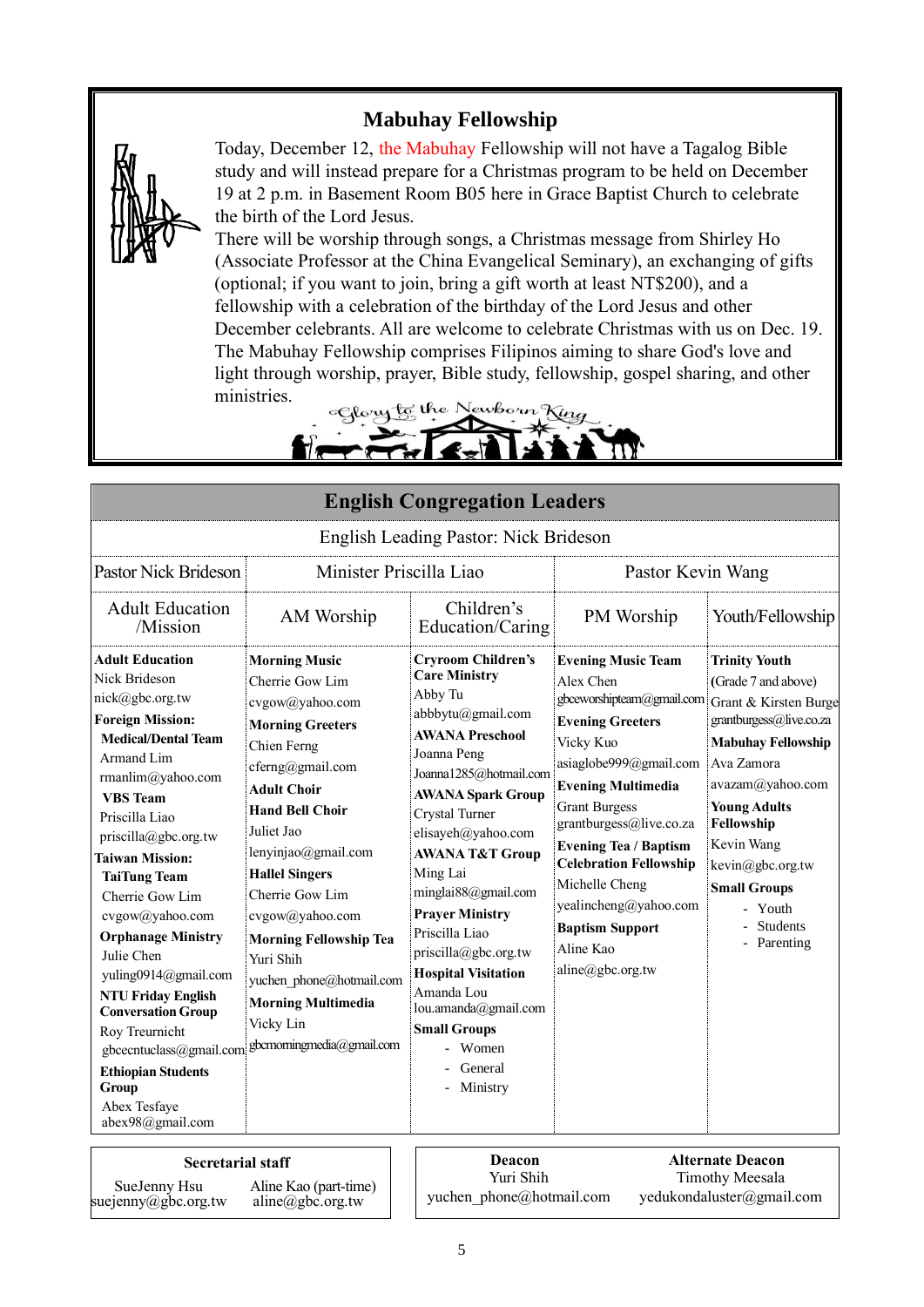| $\star\star$ Sunday School Information - Join the class directly $\star\star$ |                                                                                                                                                                        |                                                   |  |  |  |
|-------------------------------------------------------------------------------|------------------------------------------------------------------------------------------------------------------------------------------------------------------------|---------------------------------------------------|--|--|--|
| <b>Class</b>                                                                  | Time & Room                                                                                                                                                            |                                                   |  |  |  |
| <b>Beginning Christian Life</b>                                               |                                                                                                                                                                        |                                                   |  |  |  |
| Alpha – New and non-Christians                                                | On break                                                                                                                                                               |                                                   |  |  |  |
| Christianity 101 - required for baptism                                       | $11:30$ a.m.                                                                                                                                                           | Mount of Olives                                   |  |  |  |
| <b>Maturing Christians</b>                                                    |                                                                                                                                                                        |                                                   |  |  |  |
| <b>Bible Studies for Life</b>                                                 | $11:30$ a.m. classes:<br>- Room B04<br>- Room B05<br>- WanFu 22 A<br>- WanFu $22 \text{ C}$<br>$2:30$ p.m. class:<br>$-$ Room 305<br>$4:00$ p.m. class (Online class): | - Contact Aline for information: aline@gbc.org.tw |  |  |  |
| <b>Developing Leaders</b>                                                     |                                                                                                                                                                        |                                                   |  |  |  |
| <b>Bible Interpretation</b>                                                   | $2:00 - 3:15$ p.m.                                                                                                                                                     | Room 402                                          |  |  |  |
| <b>Youth: Grade 7 and above</b>                                               |                                                                                                                                                                        |                                                   |  |  |  |
| <b>Bible Studies for Life</b>                                                 | 11:45 a.m. $-$ 12:45 p.m.                                                                                                                                              | Room 405                                          |  |  |  |
| <b>Children</b>                                                               |                                                                                                                                                                        |                                                   |  |  |  |
| Nursery - Age 3 and under                                                     | $11:20$ a.m. $-12:50$ p.m.                                                                                                                                             | Kindergarten                                      |  |  |  |
| Preschool - Age 3 to 5                                                        | $11:40$ a.m. $-12:40$ p.m.                                                                                                                                             | Room 403                                          |  |  |  |
| AWANA - Kindergarten $(\pm \text{H})$ to Grade 6                              | $11:30$ a.m. $-1:00$ p.m.                                                                                                                                              | Rooms 401/404                                     |  |  |  |

| $\star \star$ Fellowships – Join a fellowship directly $\star \star$ |                                                              |            |  |  |
|----------------------------------------------------------------------|--------------------------------------------------------------|------------|--|--|
| Fellowship<br>Time<br>Location                                       |                                                              |            |  |  |
| Mabuhay                                                              | Sundays 2:00 - 4:00 p.m.                                     | <b>B05</b> |  |  |
| Young Adults $(20 - 35 \text{ y.o.})$                                | $1^{\text{st}}$ & $3^{\text{rd}}$ Saturdays 4:30 - 6:00 p.m. | WanFu 22   |  |  |

| $\star\star$ Small Groups – Contact the leader to join $\star\star$                                                                          |                                              |                                                           |                                                           |                                |  |
|----------------------------------------------------------------------------------------------------------------------------------------------|----------------------------------------------|-----------------------------------------------------------|-----------------------------------------------------------|--------------------------------|--|
| <b>Type</b>                                                                                                                                  | <b>Name</b>                                  | Day/Time                                                  | <b>Location/Contact Emails</b>                            |                                |  |
| Students                                                                                                                                     | NTU Friday English<br>Conversation Group     | Friday<br>$12:20 - 1:10$ pm                               | <b>NTU</b><br>roytreur@gmail.com                          |                                |  |
|                                                                                                                                              | International Students Group                 | Friday<br>$7:30 - 9:00$ pm                                | WanFu 22A<br>cesaledro57@gmail.com                        |                                |  |
| Language/<br>Nationality                                                                                                                     | Ethiopian Students Group                     | Sunday<br>$7:00 - 9:00$ pm                                | Room 307<br>abex98@gmail.com                              |                                |  |
| Parenting                                                                                                                                    | Parenting Group                              | $2nd$ & 4 <sup>th</sup> Sunday<br>$11:30$ am - $12:30$ pm | GBC Room 402<br>rod syverson@hotmail.com                  |                                |  |
| Women                                                                                                                                        | Sisters Group (Online)                       | Thursday<br>$7:30 - 9:00$ pm                              | joeym.vanderwerf@gmail.com                                | <b>Starts</b><br><b>Dec</b> 16 |  |
| General                                                                                                                                      | Salt & Light                                 | Sunday<br>$1:30 - 3:00$ pm                                | <b>GBC Mount of Olives Room</b><br>paulhan2908@gmail.com  |                                |  |
|                                                                                                                                              | Crown of Beauty                              | Saturday<br>$2:00 - 4:00$ pm                              | <b>GBC Mount of Olives Room</b><br>clemence4261@gmail.com |                                |  |
|                                                                                                                                              | Thursday Night Bible<br>Study Group (Online) | Thursday<br>$7:30 - 9:00$ pm                              | GBC Room 301<br>rod_syverson@hotmail.com                  |                                |  |
|                                                                                                                                              | YungHe Bible Study Group                     | Friday<br>$7:30 - 9:00 \text{ pm}$                        | YungHe<br>yedukondaluster@gmail.com                       |                                |  |
|                                                                                                                                              | HsinChu Bible Study Group                    | Friday<br>$7:30 - 8:45$ pm                                | HsinChu<br>rmanlim@yahoo.com                              |                                |  |
| Ministry                                                                                                                                     | <b>Hospital Visitation Group</b>             | Thursday<br>$1:30 - 2:30$ pm                              | Near GBC<br>lou.amanda@gmail.com                          |                                |  |
| Due to the COVID-19 situation, not all the small groups have been opened.<br>To join or for information, contact the teacher by email above. |                                              |                                                           |                                                           |                                |  |